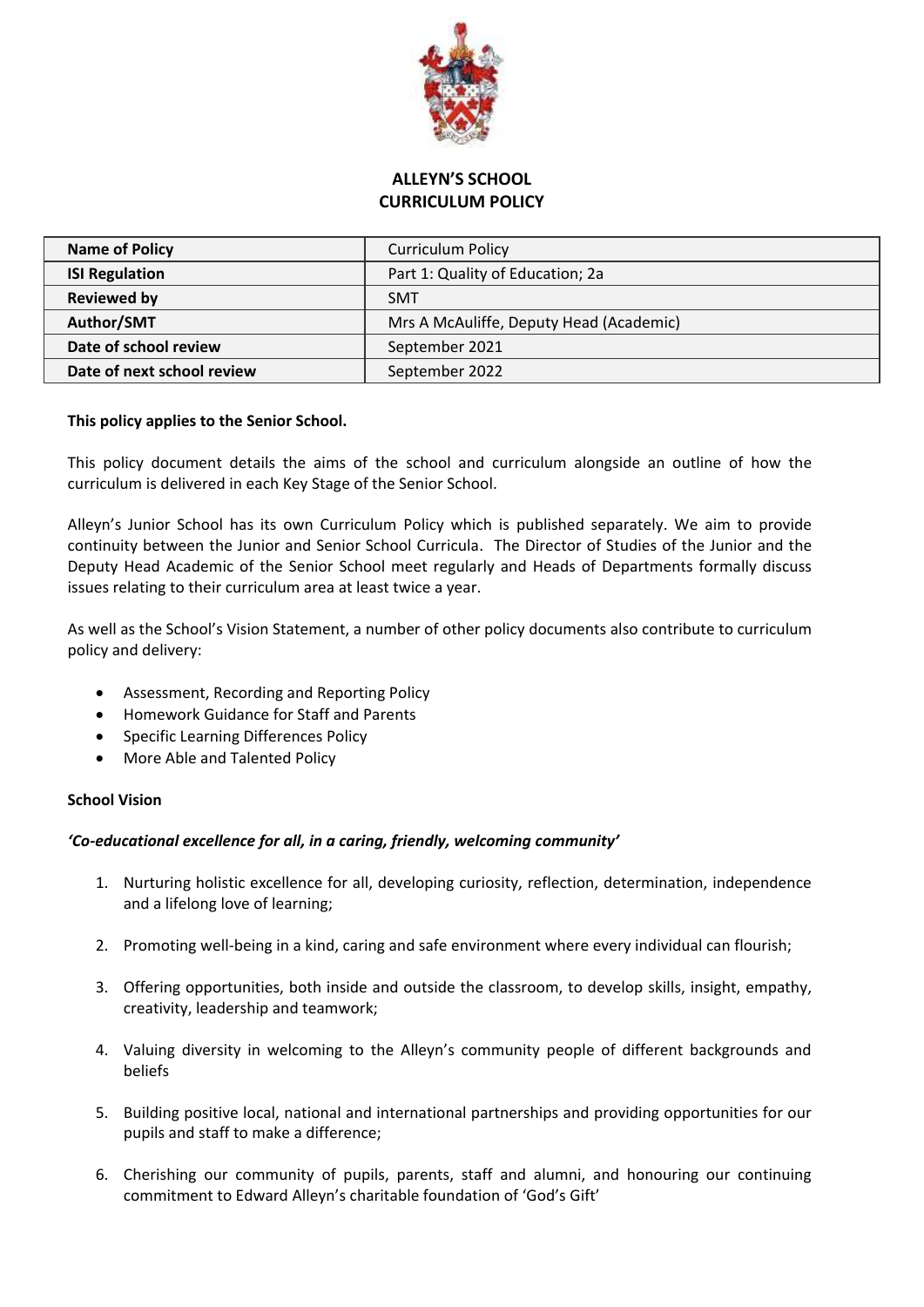The aims of the curriculum, and how these are delivered, are underpinned by the School's overall Vision and the values which it seeks to promote.

# **Curriculum Aims**

- To educate boys and girls together enabling them to gain the best preparation for further education and working relationships in later life.
- To provide a first-class all-round education to those of high intellectual promise and academic potential. To this end, subject departments will provide stretch and challenge as well as support as appropriate in order to enable all to make progress in their learning and achieve high academic standards. The learning support department monitors and supports those who are identified with specific learning differences or those with English as an additional language.
- To produce students who are independent life-long learners; confident, articulate and caring; who value achievement and co-operation; and who have high aspirations for themselves and their community. The aim is to do this by:
	- $\circ$  developing logical, critical and imaginative thinking across a full range of academic disciplines;
	- $\circ$  enabling students to develop their thinking and learning skills and acquire transferrable skills such as speaking, listening, literacy and numeracy by incorporating them into the teaching of subjects;
	- $\circ$  offering a broad and balanced range of subject opportunities appropriate to a student's level of study;
	- $\circ$  providing, progressively, an element of choice to meet individual needs, abilities and interests;
	- $\circ$  embracing a range of teaching styles and learning opportunities supported by appropriate self-evaluation and independent assessment;
	- $\circ$  fostering an appreciation of moral responsibility and the spiritual dimension of life;
	- $\circ$  actively promoting the fundamental British values of democracy, the rule of law, individual liberty, and mutual respect and tolerance of those with different faiths and beliefs;
	- o developing pupils and students personally, socially and culturally;
	- o engaging with and be responsive to educational developments and research;
	- o inspiring an extensive programme of co-curricular activities.
- To assist in actively promoting of the Fundamental British Values of democracy, the rule of law, individual liberty and mutual respect for - and tolerance of - those with different faiths and beliefs and for those without faith while at the same time ensuring that nothing in the schemes of word could serve to undermine those Fundamental British Values. This is promoted in a holistic curriculum that helps to teach the value of kindness and good moral sense in activities both within and outside the classroom.
- The School acknowledges the important role that the curriculum can play in the prevention of abuse and in the preparation of our pupils for the responsibilities of life in London and elsewhere, adult life and citizenship. The School ensures that children are taught about safeguarding, including online safety, as part of its broad and balanced curriculum. Central to this is the work of the Head of PSCHE, but all staff involved in planning the curriculum will consider the opportunities that exist in their area of responsibility for promoting the welfare and safety of pupils. As appropriate, the curriculum will be used to build resilience, help pupils to keep safe and to know how to ask for help if their safety is threatened.
- We also consider how the curriculum and co-curriculum can help in promoting a healthy school: developing a School ethos and environment which encourages safe and healthy lifestyle for pupils; covering relevant issues through Relationships and Sex Education delivered through the PSCHE programme; providing high quality Physical Education and sport to promote physical activity;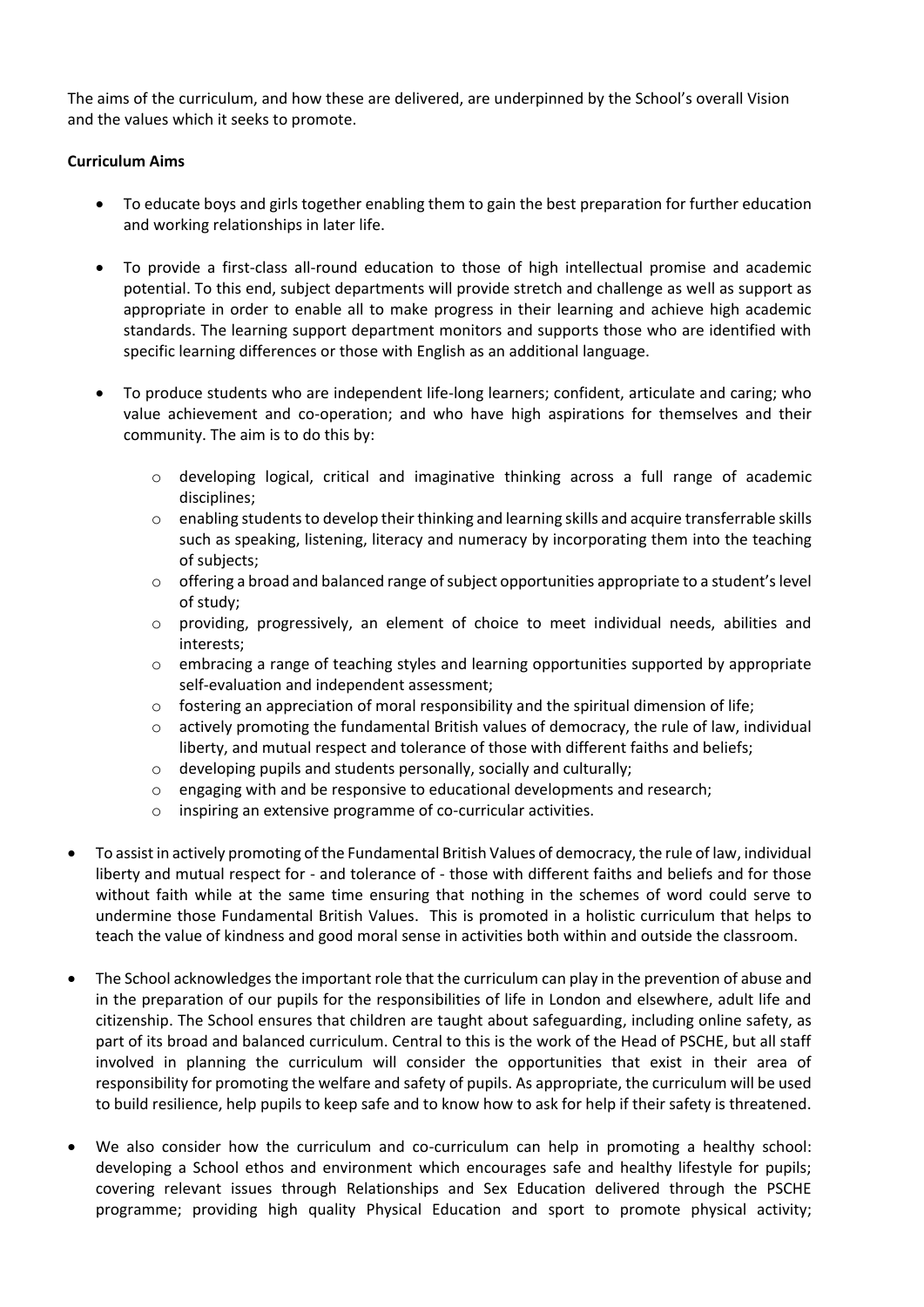appreciating a sense of 'the other' aside from purely materialistic interpretations of the meaning of life, enabling an appreciation of what constitutes a spiritual understanding; encouraging a sense of gratitude for the opportunities we have in our community of Alleyn's and the wider British society; promoting an understanding of the full range of issues and behaviours which impact upon lifelong health and wellbeing both as an individual and as part of wider modern British society.

• Careers education forms an important part of our curriculum and we place great emphasis around building excitement about Careers. At each stage, there is a different focus: from curiosity about careers in the Lower School, via more formal exploration of careers in the Middle School to decision-making in the Upper School. These stages help to prepare learners to make well-informed decisions as they embark on next steps towards university and/or apprenticeships, having started to actively consider what is important to them in their bigger picture of life and work in the future. Activities for pupils range from reflecting on their strengths and skills; exploring jobs of the future; gaining insights about different ways of working such as employment, freelancing and entrepreneurship, building relationships (network); learning goal setting techniques; undertaking work experience; learning about personal branding and how positive purposeful use of social media can be in career development. They will also write CVs; practise interviews; get clear on multiple routes towards their career goals and understand more about how the economy, politics and society connect with their own lives and careers.

### **Curriculum Outline**

The following tables show the breakdown of the curriculum in each Key Stage. The School is committed to enabling students to follow their chosen options wherever possible so there are some individual exceptions to these patterns. Adaptations to the curriculum are occasionally made to accommodate pupils with Specific Learning Differences, including those with an EHC plan or those for whom English is an additional language.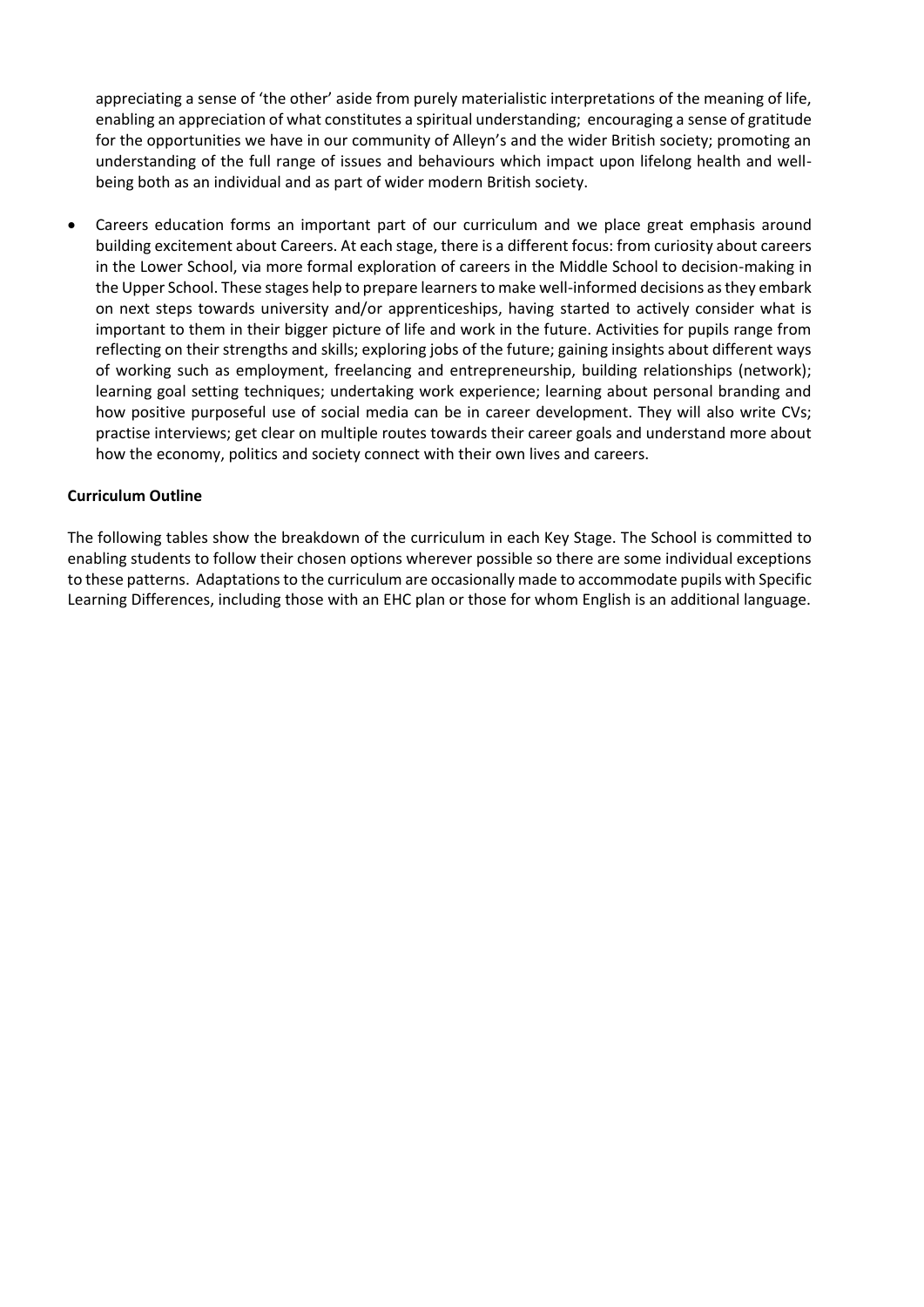# **Key Stage 3 Curriculum**

The primary aim is to ensure a broad and balanced curriculum which provides appropriate opportunities for pupils with specific interests, aptitudes, abilities. There is a common curriculum for Years 7-8 with some guided choice in Year 9.

|                                           | Year 7                   | Year 8         | Year 9                     |
|-------------------------------------------|--------------------------|----------------|----------------------------|
| <b>Subject</b>                            | lessons per 10-day cycle |                |                            |
| English                                   | $\overline{7}$           | 6              | $\overline{7}$             |
| Maths                                     | $\overline{7}$           | $\overline{7}$ | $\overline{7}$             |
| Modern Languages <sup>1</sup>             | 6                        | $\overline{4}$ | 2 or 3:<br>5 periods each* |
| Language 2                                |                          | 5              |                            |
| Latin                                     | 5                        | 5              |                            |
| Geography                                 | 3                        | $\overline{4}$ | 3                          |
| History                                   | 3                        | $\overline{4}$ | 3                          |
| Religious Studies                         | $\overline{2}$           | $\overline{3}$ | 3                          |
| Biology                                   | 3                        | 3              | $\overline{4}$             |
| Chemistry                                 | 3                        | 3              | $\overline{4}$             |
| Physics                                   | $\overline{3}$           | 3              | $\overline{4}$             |
| Alleyn's Learners' Programme <sup>2</sup> | $\overline{2}$           | $\mathbf{1}$   | $\overline{2}$             |
| Computing <sup>3</sup>                    | $\overline{2}$           | $\mathbf{1}$   |                            |
| DT/Food & Nutrition <sup>3</sup>          | $\overline{4}$           | $\overline{4}$ |                            |
| Art                                       | $\overline{4}$           | 3              |                            |
| Music                                     | $\overline{4}$           | 3              |                            |
| Drama & Dance <sup>4</sup>                | $\overline{2}$           | $\overline{2}$ |                            |
| PSHE <sup>5</sup> /Tutor                  | $\overline{2}$           | $\overline{2}$ | $\overline{2}$             |
| Creative option 1 <sup>6</sup>            |                          |                | $\overline{4}$             |
| Creative option 2                         |                          |                | 4                          |
| Language 3 or Creative 37                 |                          |                | $5*$                       |
| PE & Swimming                             | $\overline{4}$           | $\overline{4}$ | $\overline{4}$             |
| Games                                     | $\overline{4}$           | $\overline{3}$ | $\overline{4}$             |
| <b>TOTAL</b>                              | 70                       | 70             | 70                         |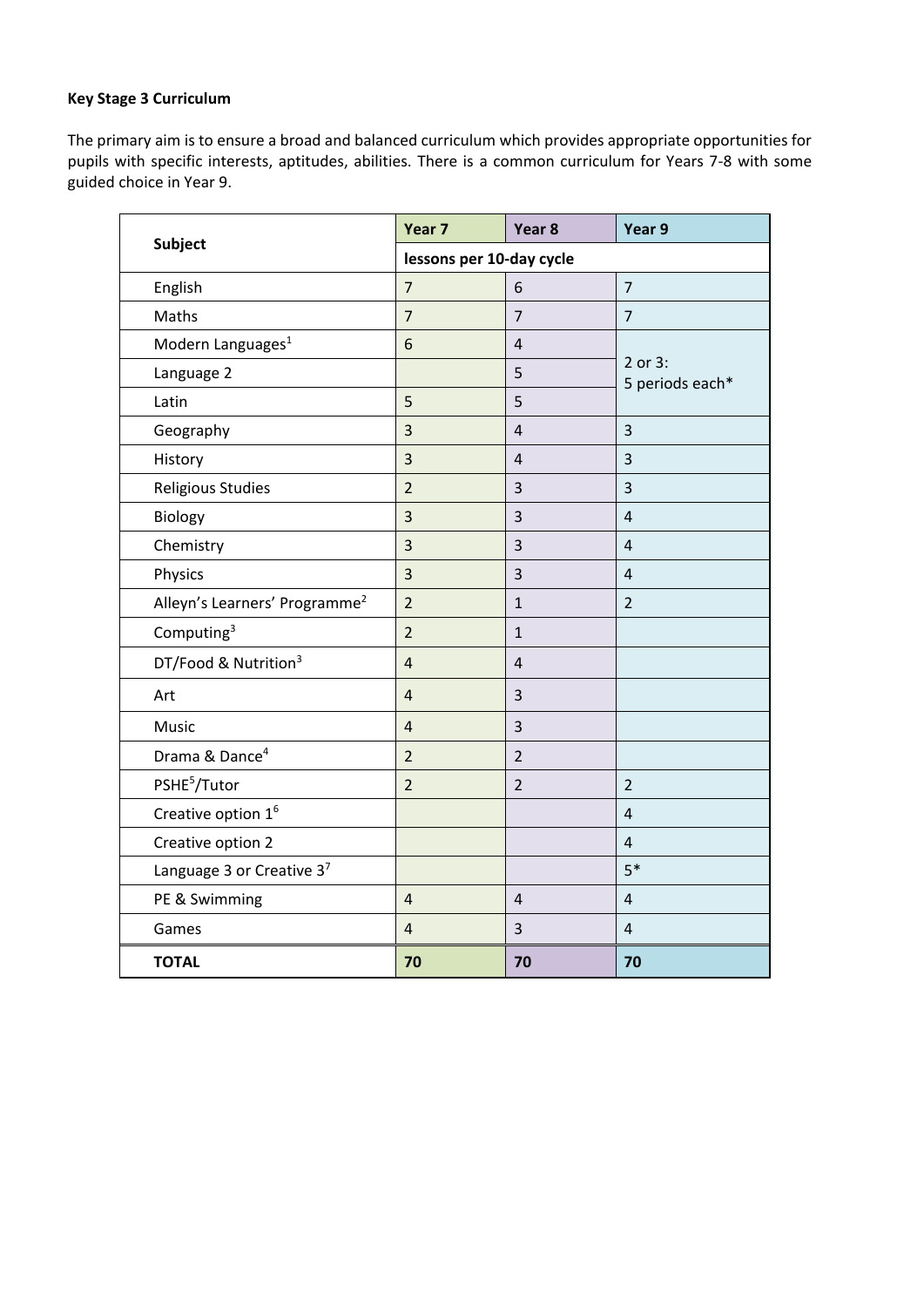- Notes:
	- 1 Mathematics is grouped by ability in Year 9
	- 2 In Modern Languages in Year 7, pupils have a 5-week carousel of French, German and Spanish. They then choose the two languages they want to continue. They start the first of these after halfterm in February and add the second in Year 8.
	- 3 In Year 8, Computing and ALP follow a carousel with pupils studying each for half the year.
	- 4 In Years 7 and 8, Food and Nutrition and Design Technology operate as a carousel with pupils studying each for half the year.
	- 5 In Years 7 and 8, pupils follow a carousel of two terms Drama and one term Dance.
	- 6 PSCHE is delivered through the tutor programme as well as by outside speakers and organisations. The aims of PSCHE at Alleyn's are to ensure that pupils are taught skills that are central to personal and professional success in life. It helps them to learn about, and understand, what it means to be healthy, stay safe, enjoy and achieve, make a positive contribution and achieve economic wellbeing. A detailed outline of the PSHE programme can be found in the relevant schemes of work for each year group.
	- 7 In Year 9, pupils choose between continuing with either two or three languages (Latin, French, German or Spanish – depending on which ones they currently study) and either two or three creative subjects, choosing from Art, Computing, Design Technology, Food, Drama and Music.
	- 8 Pupils opting for the three-creative-subjects route will also have a single period per cycle following a carousel of Philosophy and History of Art.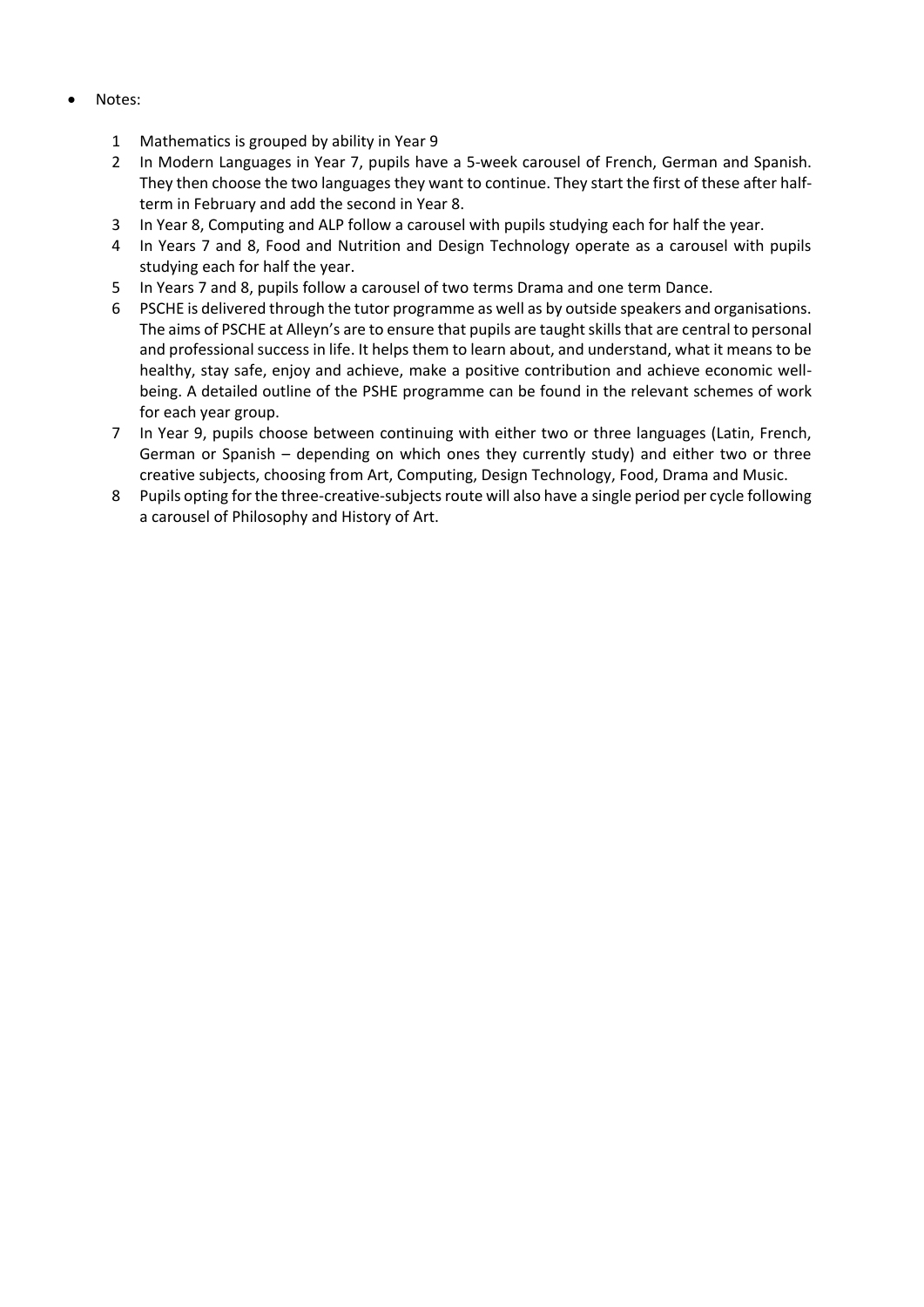# **Key Stage 4 Curriculum**

|                              | Year 10                  | Year 11        |  |
|------------------------------|--------------------------|----------------|--|
| Subject                      | lessons per 10-day cycle |                |  |
| English                      | 9                        | 9              |  |
| Maths                        | 9                        | 9              |  |
| Biology                      | 5                        | 6              |  |
| Chemistry                    | 5                        | 6              |  |
| Physics                      | 5                        | 6              |  |
| Modern Language              | $\overline{7}$           | 6              |  |
| Option 1                     | 7                        | 6              |  |
| Option 2                     | $\overline{7}$           | 6              |  |
| Option 3                     | $\overline{7}$           | 6              |  |
| Alleyn's Learners' Programme |                          | $\overline{2}$ |  |
| PE                           | 3                        | $\overline{2}$ |  |
| Games                        | 4                        | $\overline{4}$ |  |
| PSHE/Careers/Tutor           | $\overline{2}$           | $\overline{2}$ |  |
| <b>TOTAL</b>                 | 70                       | 70             |  |

### **Notes:**

- Pupils take a common core of subjects (English Language, English Literature, Mathematics, three sciences and a Modern Foreign Language) and then choose three additional options (see note below)
- The timetable is designed to satisfy nearly every combination of subjects
- All pupils take 9 or 10 GCSE/IGCSE, depending on whether they are entered for the Double (Trilogy) Science award or separate sciences.
- Mathematics is setted, the pupils in the two sets 1 and 2 also cover the specification for the Further Maths GCSE and are entered for the exam. (This is in addition to the 9 or 10 core qualifications)
- All pupils study Biology, Chemistry and Physics as separate sciences. At the end of Year 10, a decision is made as to whether pupils continue to follow the course preparing for three examinations ("Triple Science", resulting in separate qualifications in Biology, Chemistry and Physics) or preparing for the Double Science (or Trilogy) award (still studying all three sciences separately, but with reduced content, resulting in two GCSEs). In 2021-22, all pupils remained in their teaching groups for Year 11 and the decision about entry is made after the Mock examinations in January.
- Personal, Social, Citizenship, Health Education all pupils will undertake an age-appropriate programme of PSCHE which will promote an understanding of human anatomy and physiology, emotional and physical development, relationships and sexual activity, contraception, the transmission of sexual diseases, smoking, alcohol, drugs and other harmful substances, both legal and illegal. The programme will involve consideration of attitudes, values, beliefs and ethics.
- In Year 11, the tutor periods are divided between PSHE and Careers Education and Guidance (more detailed information about the Careers programme can be found in the section *Careers Education and Guidance* on the School's website)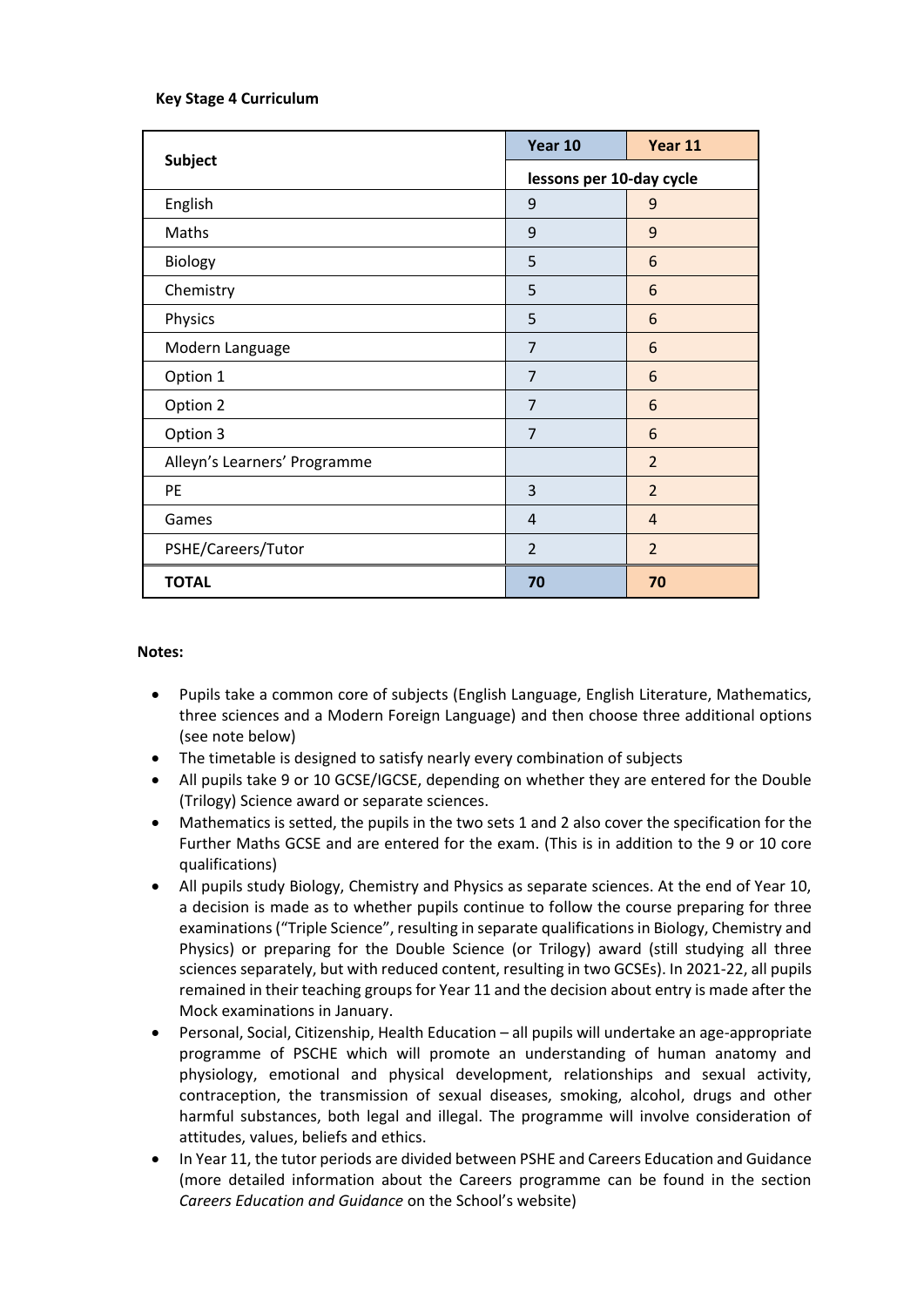# **Option Subjects**

In addition to the compulsory core, pupils choose three additional option subjects according to their interests and strengths. Subjects are arranged in curriculum areas to help pupils make a broad and balanced choice. They are encouraged to select subjects from at least of three curriculum areas below. While it is possible to specialise in particular areas of the curriculum, strongly specialist selections will require the approval of the Head of Middle School and the Deputy Head (Academic).